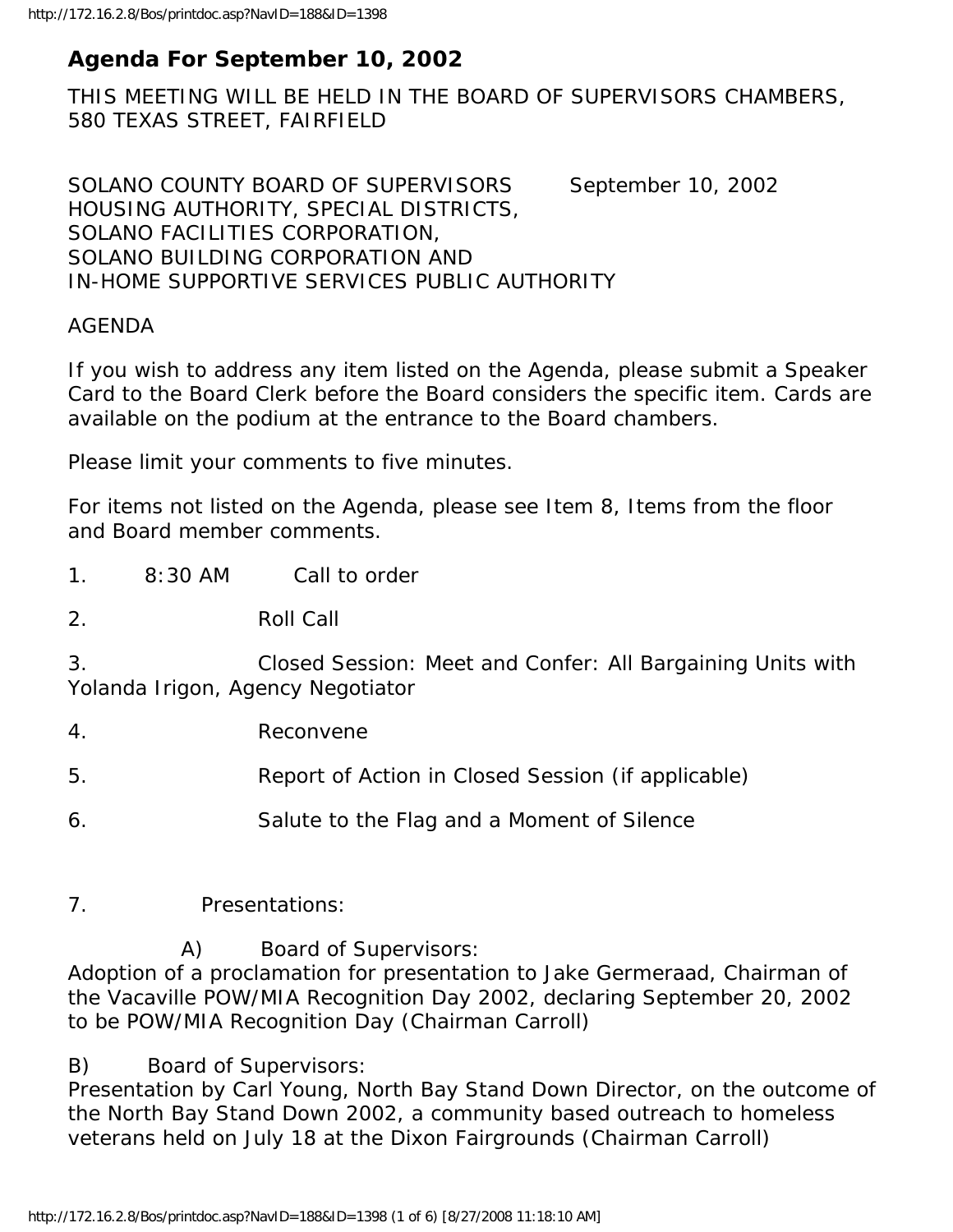## 8. Items from the floor and Board member comments

This is your opportunity to address the Board on a matter not listed on the Agenda, but it must be within the subject matter jurisdiction of the Board. Please submit a Speaker Card before the first speaker is called and limit your comments to five minutes.

- 9. Additions to or Deletions from the Agenda
- 10. Approval of the Agenda
- 11. Approval of Consent Calendar

The Board considers all matters listed under the Consent Calendar to be routine and will adopt them in one motion. There will be no discussion on these items before the Board votes on the motion unless Board members, staff or the public request specific items be discussed and/or removed from the Consent Calendar. If you wish to address specific items on the Consent Calendar, please submit a Speaker Card before the Board takes action on the Consent Calendar and appropriately limit your comments to five minutes.

# CONSENT CALENDAR

# GENERAL GOVERNMENT

12. Clerk of the Board of Supervisors:

Approval of Minutes: Board of Supervisors August 13, 2002; Rural North Vacaville Water District August 13, 2002

13. Human Resources:

A) Approval of the Side Letter Agreement with SEIU Local 1280 on three (3) day work schedules for employees in all programs at Fouts Springs Youth Facility, establishing the conditions of employment for those working these schedules

B) Approval to adopt resolutions amending the Public Employees' Retirement System (PERS) Contract to report the value of the employer paid member contributions to employees in Units 3 and 4, represented by the Deputy Sheriff's Association; employees in the 2%@50 Safety/Probation formula represented by SEIU, Local 1280; and employees in the 2%@50 Safety/Probation formula in the Executive and Senior Management Group

# 14. General Services:

Award an Energy Service Agreement for a guaranteed maximum cost of \$14,191,831 for design and construction of the Cogeneration Plant Expansion project to CMS Viron Corporation; authorize the County Administrator to sign any agreements associated with the Project; authorize the General Services Director to sign all contract modifications within the contract budget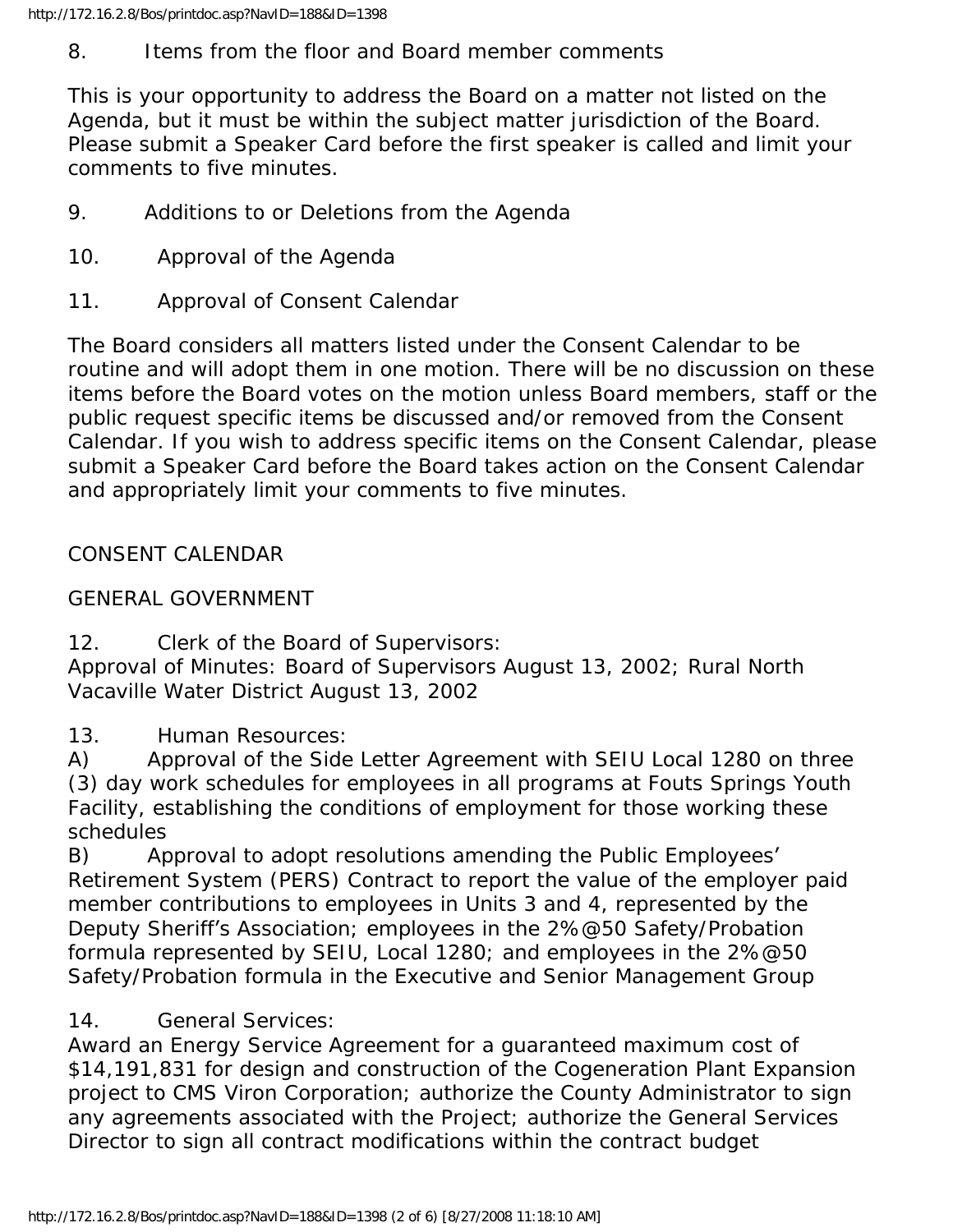#### 15. Auditor-Controller:

Accept the reports on the examination of the books of the County Treasury as of June 30, 2002 with all funds totaling \$426,410,273

### HEALTH AND SOCIAL SERVICES

16. Health and Social Services:

A) Adoption of a resolution authorizing the Chairman of the Board of Supervisors to sign a Declaration of Intent to apply for Rural Health Services (RHS) Program funding, the RHS application, and the resulting agreement for FY2002-2003 (projected allocation of \$311,214)

B) Adoption of a proclamation recognizing September as National Drug and Alcohol Recovery Month in Solano County (Supervisor Kromm)

### CRIMINAL JUSTICE: None

### LAND USE/TRANSPORTATION:

### 17. Transportation:

Approval to apply for a loan from the State Division of Aeronautics in the amount of \$1,300,000 for hangar construction at the Nut Tree Airport; authorize the Transportation Director to sign the loan application and loan agreement when received; authorize the Airport to distribute Requests for Proposals for the project (revenue and expenses for loan included in FY2002- 03 Budget for the Airport - no General Fund impact)

#### OTHER:

### 18. Agriculture:

Approval of a resolution in support of the County's 2002 United Way Campaign requested by Susan Cohen, Solano County United Way Coordinator

### SPECIAL DISTRICTS GOVERNED BY THE BOARD OF SUPERVISORS:

### Rural North Vacaville Water District

### 19. Environmental Management:

A) Adoption of a resolution of application requesting LAFCO to initiate proceedings for the annexation of 15 parcels to the District and the detachment of 18 parcels from the District

B) Adoption of a resolution authorizing the Reconveyance of Well Station 1-01 to Burns Campbell; accept a new dedication for Well Station 1-01 and new access easement to Well Station 1-01 and 2-01 from Burns Campbell; authorize the District President to execute a Reconveyance Agreement for Well Station 1-01 with Burns Campbell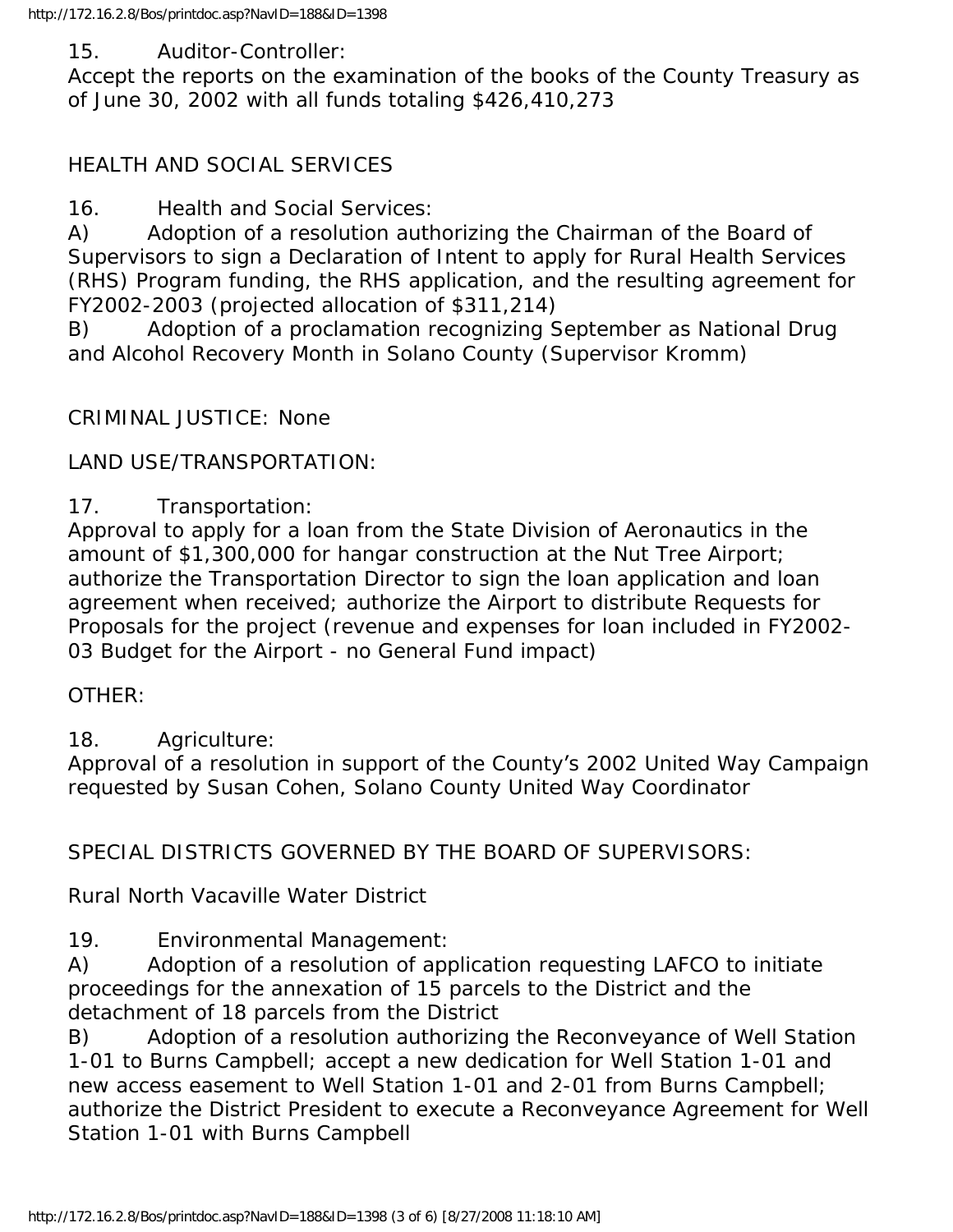Solano County Facilities Corporation Meeting:

20. General Services:

Conduct a Special Meeting to consider adopting the Second Amendment to the Bylaws to change the annual meeting date from the fourth Tuesday in July to the first Tuesday meeting of the Solano County Board of Supervisors held in **January** 

Solano County Building Corporation

21. General Services:

Conduct a Special Meeting to consider adopting the Third Amendment to the Bylaws to change the annual meeting date from the fourth Tuesday in July to the first Tuesday meeting of the Solano County Board of Supervisors held in **January** 

## SCHEDULED CALENDAR

22. Rescheduled Consent Items: (Items pulled from Consent Calendar above)

- $(A)$   $E)$
- $(B)$   $F)$
- $(C)$   $G)$
- $D)$  H)

GENERAL GOVERNMENT

9:00 a.m.

Supervisor Silva will be participating remotely from The Comfort Inn, 638 Madison Avenue, West Yellowstone, Wyoming. Public at this remote location will have the opportunity to address the Board. (Government Code Section 54953)

23. Human Resources:

Consider adoption of the resolutions to implement 2.7@55 retirement benefits for employees in the Miscellaneous category; unused sick leave credit for Safety employees and to introduce an ordinance authorizing an amendment to the CalPERS Contract (waive reading of the ordinance by majority vote)

24. County Administrator:

A) Consider appointment of two (2) individuals to the Citizen's Oversight Committee for the Solano County Transportation Sales Tax Expenditure Plan B) Receive a presentation from Peter Miller, Public Financial Management, on financing options for the County Government Center/CoGen Upgrade projects; authorize the County Administrator to utilize either fixed-rate or synthetic fixed rate method of financing for these projects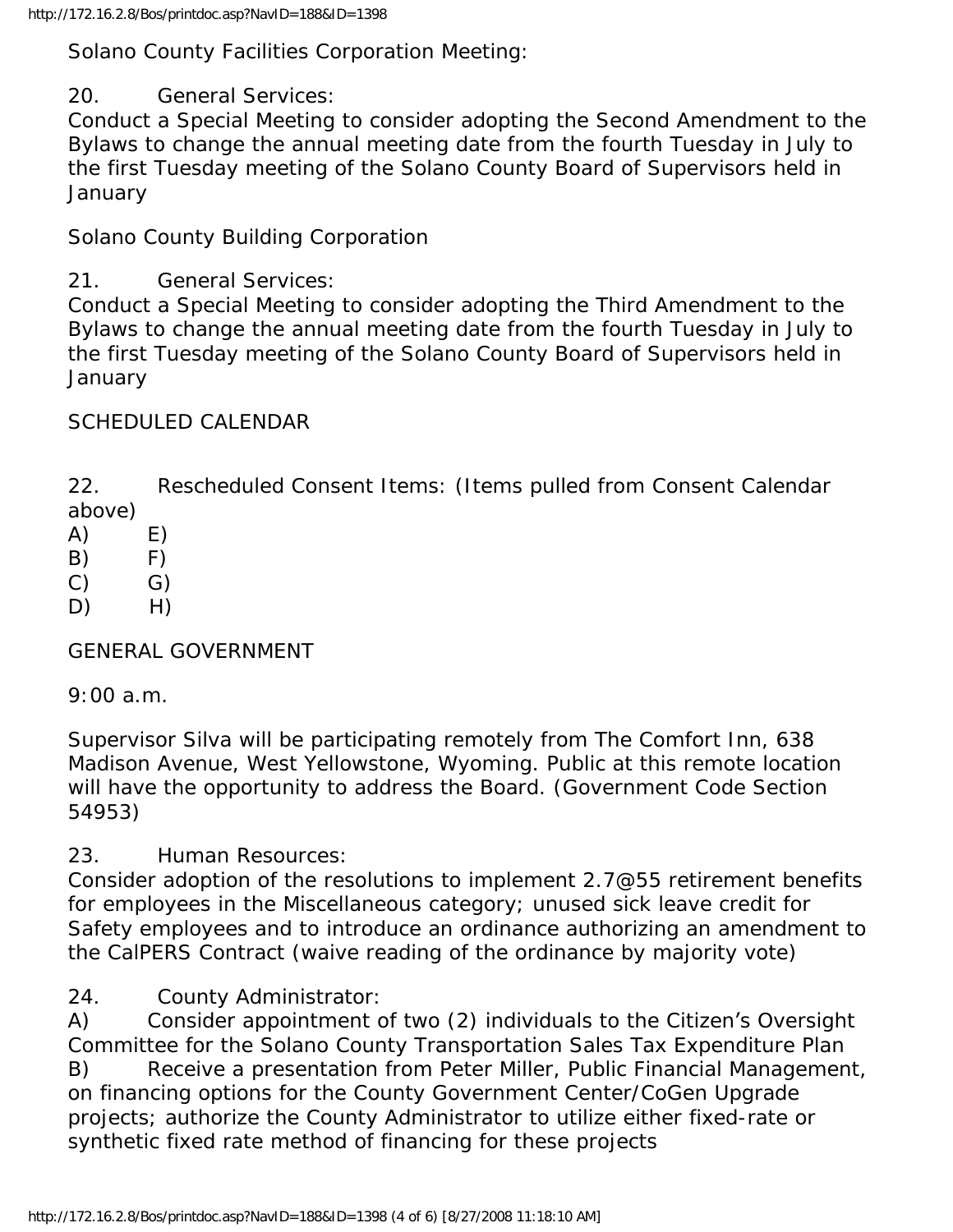#### HEALTH AND SOCIAL SERVICE: None

CRIMINAL JUSTICE: None

#### LAND USE/TRANSPORTATION

25. Environmental Management:

Conduct a noticed/published hearing for first reading of an ordinance to adopt amendments to the Solano County Code, Chapter 6.3 – Permits – Uniform Codes, to adopt the 2001 California State Building Codes (waive reading of the ordinance by majority vote)

OTHER: None

MISCELLANEOUS ITEMS

Appointments/Resignations to Boards and Commissions:

26. County Counsel:

Adoption of a resolution appointing Martin Emigh to the Board of Directors of the Dixon Resource Conservation District

27. Adjourn: to Board of Supervisors Meeting of October 1, 2002 at 9:00 a.m.

MEETING CALENDAR

9/10 2:00 p.m. Solano Partnership Against Violence, 1735 Enterprise Dr., Bldg. 3, FF 9/10 12:00 p.m. Maternal, Child, and Adolescent Health Advisory Board, 1735 Enterprise Dr., Bldg. 3, Gain Conf. Rm., FF 9/11 6:30 p.m. SIDS Advisory Committee, 300 Hospital Dr., Basement Classrooms, Vallejo 9/11 6:00 p.m. Solano Transportation Authority, 333 Sunset Ave, Suite 230, Suisun 9/11 9:00 a.m. Yolo-Solano Air Quality Management District, 1947 Galileo Court, Suite 103, Davis 9/11 6:15 p.m. Solano County Fair Board of Directors, Administration Building, Solano County Fairgrounds, Vallejo 9/11 6:00 p.m. Alcohol and Drug Advisory Board, 1735 Enterprise Dr., Bldg. 3, Conf. Rm. 1, FF 9/12 1:30 p.m. Emergency Medical Care Committee, 1735 Enterprise Dr., Bldg. 3, Conf. Rm 1, FF 9/12 6:30 p.m. Solano County Aviation Advisory Commission/Airport Land Use Commission, Nut Tree Airport, Vacaville 9/12 7:00 p.m. Solano County Water Agency, 508 Elmira Rd., Vacaville 9/13 9:00 a.m. Local Task Force for Integrated Waste